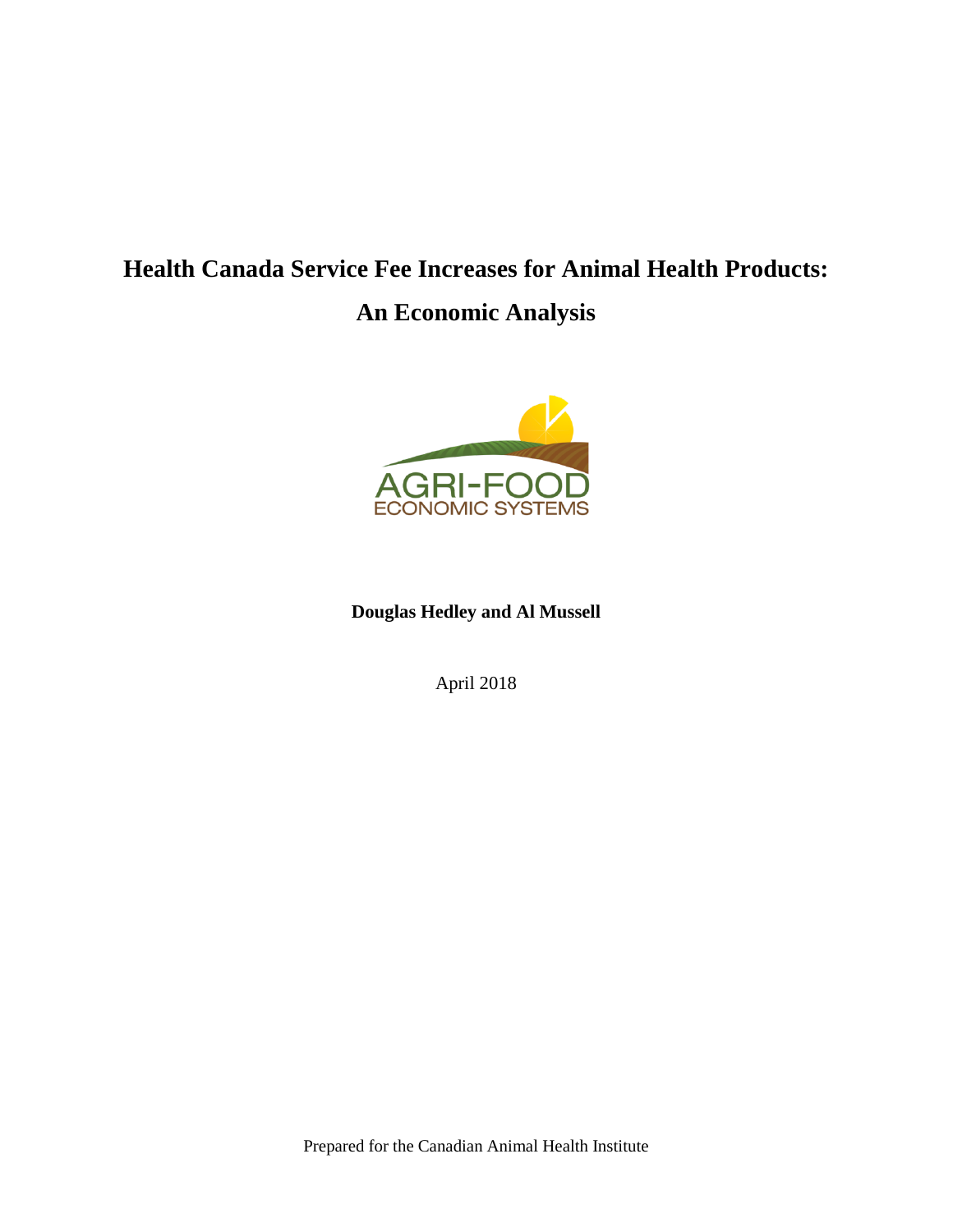#### **Executive Summary**

Health Canada is proposing to increase service fees for the review and maintenance of veterinary drugs, effective April 2019. The fees as initially outlined represent increases in the range of 39 – 500%. This paper examines the unintended consequences that would occur if the fee increases were implemented on Canadian trade interests and on animal health. The proposed fees are not aligned with those of other developed countries such as the U.S., Australia and the E.U. due to major differences in market size. The high fees being proposed for Canada would result in fewer products coming to the Canadian market and will mean companies cease to market minor species and niche products in this country. Small to medium sized enterprises, which are a significant proportion of the Canadian animal health sector, will be challenged to cash flow review of new products and to keep products in the marketplace with the proposed new fees. These factors would negatively impact innovation in Canada and contradict agri-food growth opportunities as outlined in the Barton report (February 2017). Inability to access animal health products could hurt the health status of food animals, result in the substitution of unlicensed product as a means of keeping animals healthy and as a result bring into question the phytosanitary standards of Canadian food animal exports. The proposed fees will have unintended consequences that will hurt the safety of our food supply, our trade with foreign countries and pet owner access to health management tools for their pets. A balanced and holistic view of service fees needs to account for market size and the benefit to Canadians of having access to animal medications to keep animals healthy, to support innovation and for trade in food animals and their products.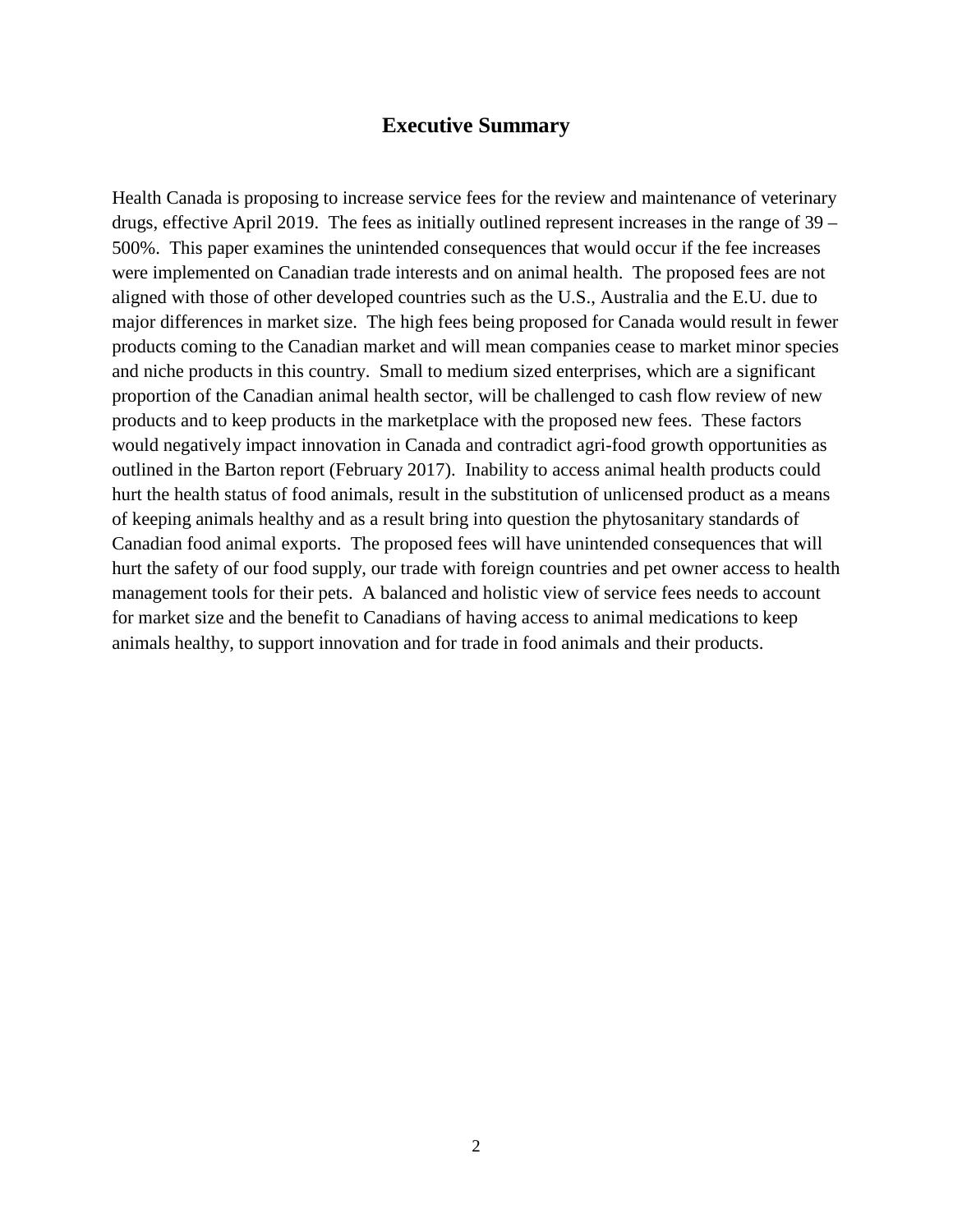#### **Introduction**

The purpose of this paper is to provide the relevant context for the proposed changes in Health Canada's service fees for veterinary drugs, review their fit within Canada's trade policies, and to provide an economic analysis from an animal health perspective.

Veterinary, or animal, drugs regulated by Health Canada support Canada's animal health status. They also promote the health and welfare of animals. If the proposed Health Canada service fee increases, ranging from 39 – 500%, for veterinary drugs come into effect there will be negative unintended consequences on both farm and companion animal populations in Canada. There will also be a negative impact on trade in food animals and their products.

The Barton report<sup>[1](#page-2-0)</sup> indicated that the agriculture and food industries represent a significant opportunity for economic growth both domestically and for exports. Canada's role in opening markets through trade agreements and maintaining existing export market access abroad is consistent with the Barton report, and reflects the broader international and foreign policy strategy of the federal government.

A strong and consistent animal health status anchors Canada as a major producer of food animal livestock products, and as a favoured exporter of hogs, cattle, pork and beef. Our exports, in turn, support important upstream and downstream industries.

- According to the Canadian Cattlemen's Association, "*Canada's beef industry contributes \$33 billion worth of sales of goods and services either directly or indirectly to the economy. Every job in the sector yields another 3.56 jobs elsewhere in the economy. For every \$1 of income received by workers and farm owners, another \$2.08 is created elsewhere. Either directly or indirectly through induced income effects, the beef sector generates 228,811 jobs"*.
- In 2016, Canadian pork exports amounted to 64 percent of production, and beef exports were 46 percent of production. In a study completed in 2012 by the George Morris Centre, it was estimated that the economic impact of Canadian pork exports was 45,000 jobs at the processing, farming and other supplier levels, \$1.98 billion in wages, salaries and benefits, \$318 million in taxes both income and product related, and Gross Domestic Product contribution valued at \$3.5 billion. Canadian pork exports are up about 5 percent since 2012.

These economic impacts are heavily dependent upon exports. Canada's animal health status – and the health management tools to help maintain it – work together with its natural resource base, and investments in farm production and food processing technology to create the basis for internationally competitive livestock industries. Equally, Canada supports healthy populations of farm and companion animals that support good health and the welfare of Canadian families and the animals they own.

l

<span id="page-2-0"></span><sup>1</sup> <https://www.budget.gc.ca/aceg-ccce/pdf/key-sectors-secteurs-cles-eng.pdf>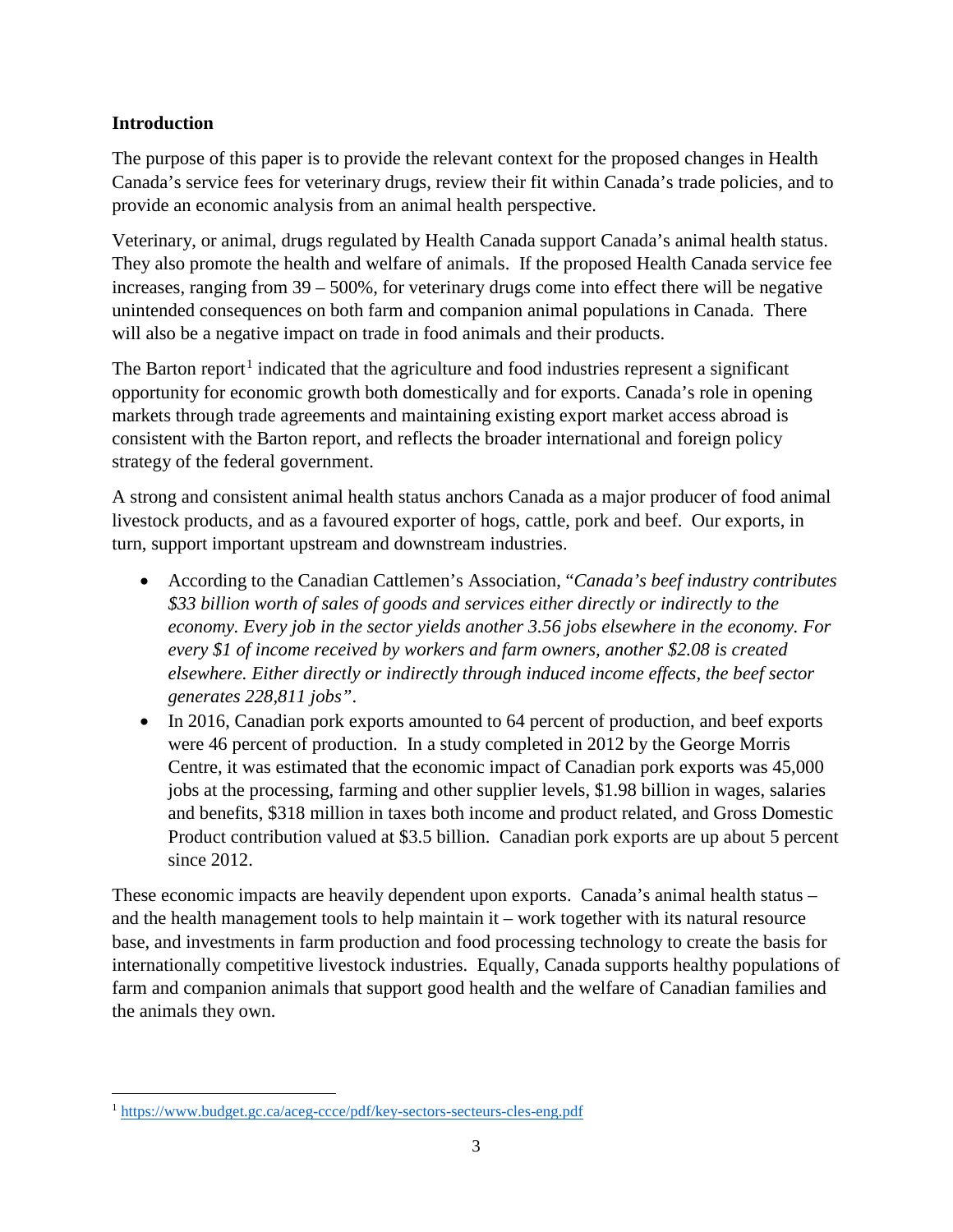#### **Proposed Service Fee Changes**

Health Canada has proposed changes in service fees associated with regulatory reviews for animal drugs and for ongoing quality oversight of licensed product in the marketplace. The proposed fees are being introduced under Ministerial Order outside of the Canada Gazette process for both human and animal drugs. The changes in fees are material and represent very large increases to suppliers of animal health drugs bringing new licensed products to market and maintaining them in the marketplace without consideration for market size and the public good contributions veterinary drugs provide to food safety, human health and the human-animal bond. The proposed fees also do not consider alternative or higher risk options that exist within animal health such as the use of less effective (and sometimes illegal) products to reduce cost, not treating an animal, and euthanasia.

Health Canada implies that the proposed fees appear to be in-line with those applied in the United States (US), Australia and the European Union (EU). The great difficulty with this comparison is that the animal numbers in the US, the EU and Australia are much larger than in Canada, providing for a much larger market served by the drugs. This provides for a much larger population over which to spread costs of product registration and regulatory service fees. In Canada, these costs are concentrated on a much smaller volume of veterinary drugs and animal populations. As increases in these costs are passed along, it creates the strong likelihood of disproportionate increases in prices versus other countries, and that for some products, the relatively small size of the Canadian market, would not warrant the costs of product registration/renewal.

Table 1 below provides an illustration, based on inventories of major livestock species in the US, EU-28, Australia, and New Zealand versus Canada. Inspection of the table immediately reveals that livestock populations in the US and EU, along the corresponding markets for animal pharmaceuticals, are factors of magnitude greater in size than that in Canada. In the livestock commodities in which Australia and New Zealand are export competitors to Canada (notably beef, dairy, and lamb), they support much larger livestock populations than Canada. Moreover, the table identifies the incentives facing drug manufacturers in seeking approvals in Canada for more minor livestock species, as represented by sheep in the table. Canada essentially represents the rounding error on sheep population estimates in any of the EU, Australia, or New Zealand. Clearly the Canadian market could not be a priority market due to its relative size, and additional costs associated with accessing the Canadian market could rationally cause some animal health product suppliers to drop it, at little loss in sales.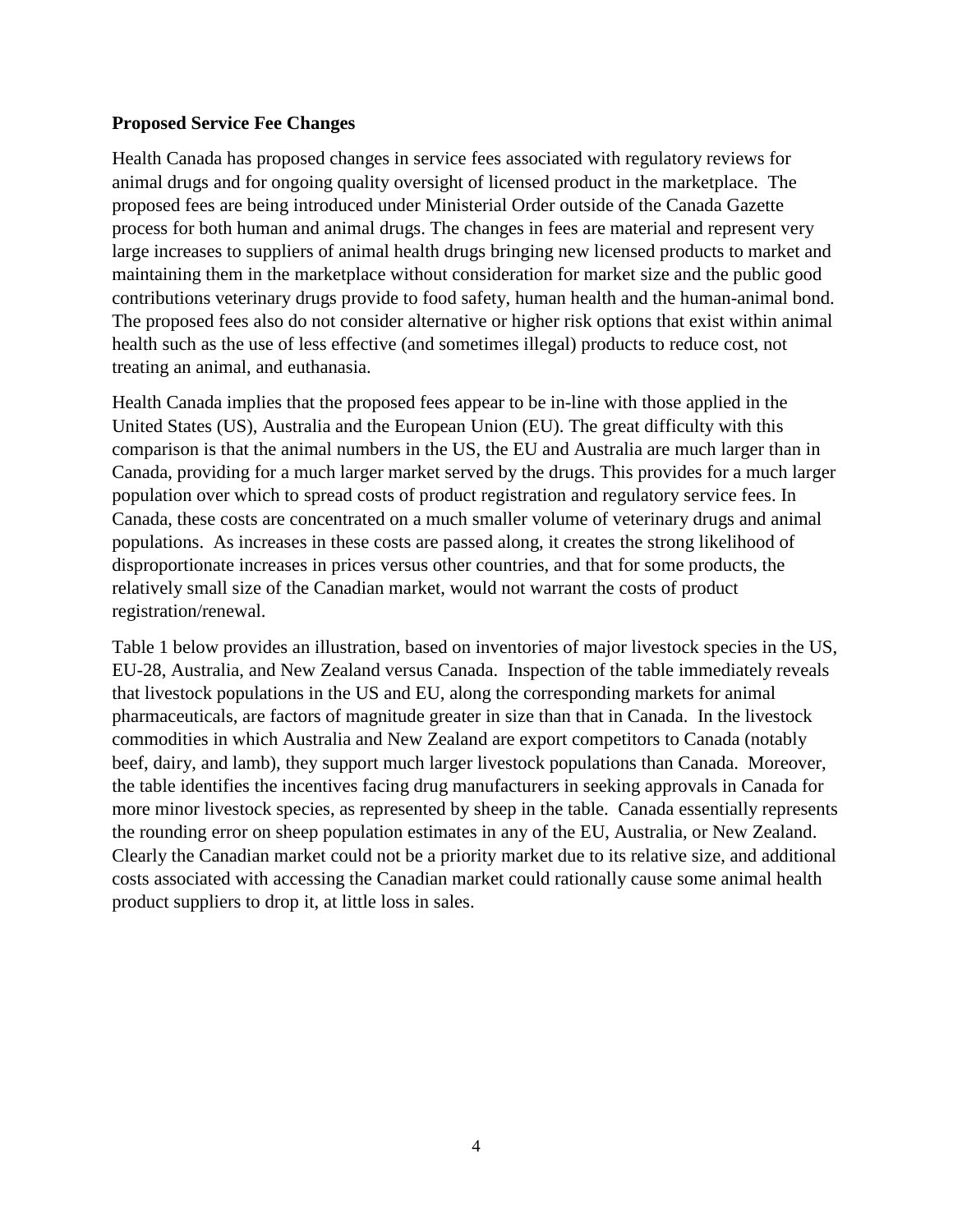|             | <b>Total Bovine</b> | <b>Hogs</b> | <b>Sheep</b> | <b>Chickens</b> |  |  |  |  |  |
|-------------|---------------------|-------------|--------------|-----------------|--|--|--|--|--|
|             | <b>Million Head</b> |             |              |                 |  |  |  |  |  |
| <b>US</b>   | 91.9                | 71.5        | 5.3          | 197             |  |  |  |  |  |
| EU          | 90                  | 148.9       | 98.3         | 141             |  |  |  |  |  |
| Australia   | 24.9                | 2.3         | 67.54        | 90              |  |  |  |  |  |
| New Zealand | 10.15               | 0.25        | 27.6         | 22.7            |  |  |  |  |  |
| Canada      | 12                  | 12.77       | 0.83         | 169.6           |  |  |  |  |  |

**Table 1 Major Livestock Populations- US, EU, Australia, New Zealand, and Canada, 2016**

Source: FAO Stat

Canada exported \$8.4 billion dollars of live animals and meat from bovines (cattle and bison), swine, sheep and lambs and horses (including asses, mules and hinnies) in 2017 to 168 countries around the world in heavy competition with the other major exporters: US, EU, New Zealand and Australia.<sup>[2](#page-4-0)</sup> In 2016, Canada exported 64 percent of its pork production and 46 percent of beef production. This does not include the prepared meats and other animal products as components in food preparations.

The livestock industry in Canada represents \$23.9 billion in farm cash receipts, 39.6 percent of total farm cash receipts. Only four commodities have farm cash receipts greater than \$2 billion. The remainder of the commodities remain minor in farm cash receipts, although taken together they represent \$2.4 billion. Because they are minor, they will be hit the hardest by the fee increases, potentially losing access to the veterinary drugs currently available, without expectation of new drug approvals.



<span id="page-4-0"></span>l <sup>2</sup>Based on export data for HS 01 and HS 02 categories.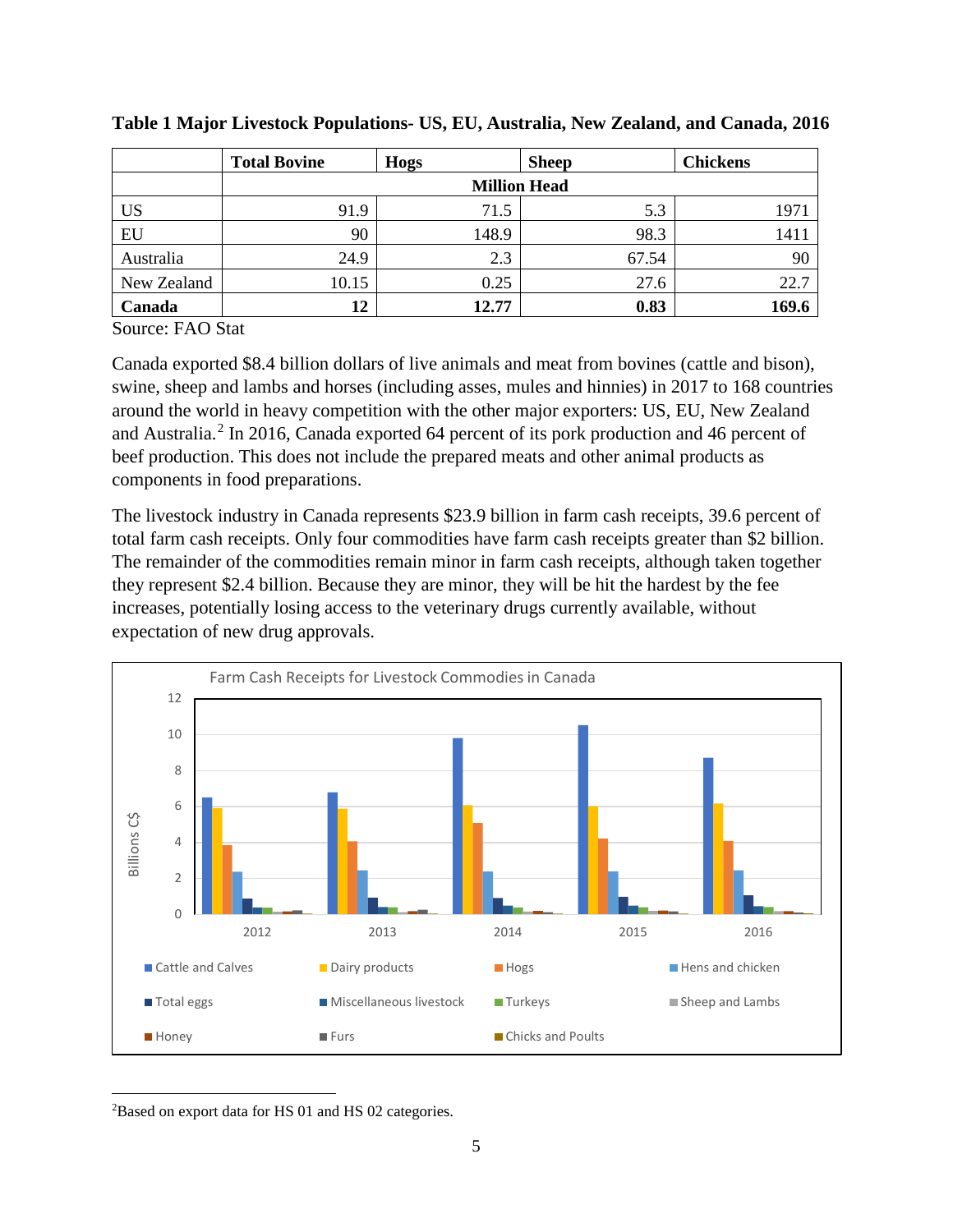Even with these stark differences in livestock populations, Health Canada is proposing that Canada's fees would be "\$\$" (\$75,000 to \$200,000) while Australia is shown as "\$" (less than \$75,000). Moreover, the proposed Health Canada service fees for animal drugs are required upfront, before there is a return on investment, while in Australia the same fees would be collected over a  $10 - 15$ -year period.

These differences have multiple effects on the Canadian livestock industry:

- Veterinary drugs in Canada would be at best regarded as "minor or niche use" by the multinational companies, which would be largely non-remunerative with the new fee levels for introducing new or reformulated drugs into Canada. As a consequence, it could be in the interest of pharmaceutical companies to pull a number of their products registrations in Canada and hold back on registering new products. In other words, the increased fees could result in less revenue from product registrations, along with a reduced number of product registrations in Canada
- Small to medium sized domestic companies could not afford service fees for registering animal drugs or maintaining them in the marketplace.
- The pharmaceutical companies would likely delay registering new or re-formulated drugs, if these are registered at all. Additionally, they would likely set prices well above those charged in the EU, Australia or the US in order to recover the registration fees in Canada, placing the Canadian animal industry at a competitive disadvantage.
- The expectation is that not all drugs currently available for veterinary use in Canada would survive the annual renewal fees as they are withdrawn by pharmaceutical companies due to cost. This in turn would limit access to drugs in Canada's livestock industry, at best, to only the most widely used products for the most numerous animal species (e.g. hogs, cattle, chickens). At the higher licensing fees, Canadian registrations likely would not be sought for the full range of species to which products can be applied, which could be cost justified in other jurisdictions.
- In the absence of accessibility to licensed veterinary drugs, some animal owners and veterinarians will turn to unlicensed drugs in the interest of animal health and welfare.
- These factors would also have negative ramifications for innovation in Canada and on both domestic and multinational veterinary drug companies operating in Canada.

Annual renewal fees increase by 37 percent under the proposed fee structure for Canada, which includes claims for bovines, hogs, chickens, and turkeys. For a range of new drug submissions, the increase is 500 percent by year 2. One can expect that many minor use and niche drugs will disappear from the Canadian market including products which are already licensed for species such as sheep, goats and farmed fish.

For approval of new therapeutics or expansion of coverage to other species, the cost increases are uniformly 500 percent by the second year of the fee implementation. This means that access to new products will face much greater costs for the Canadian animal industry, leading to greater difficulty in staying competitive with the animal industries in other countries. It also means that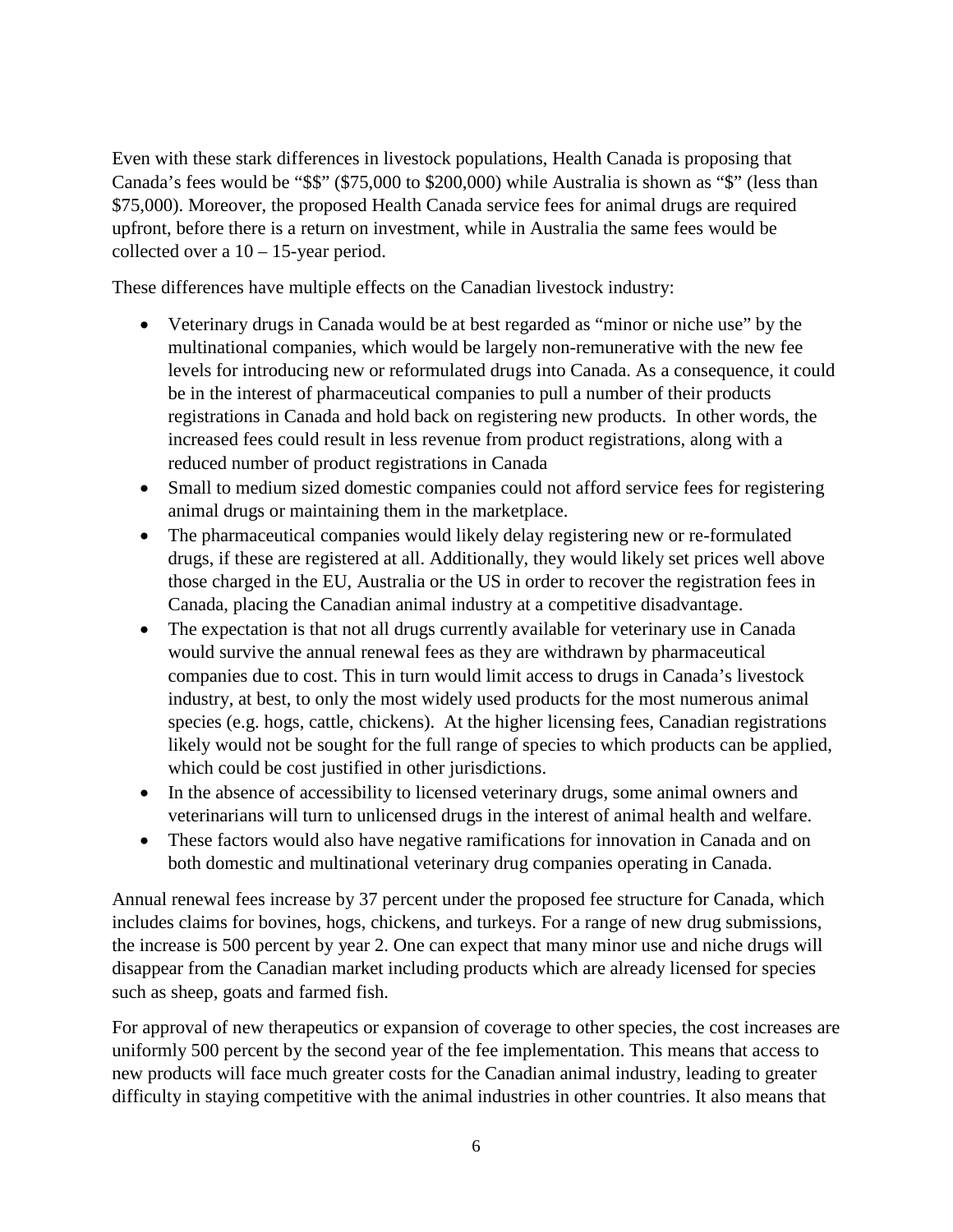new products for minor species and niche uses are unlikely to be pursued by drug manufacturers in such a small market.

#### **Proposed Service Fees for Maintenance of Animal Drugs**

Table 2 below provides a summary of proposed fees for the maintenance of an existing animal health product (not a new product registration). As a simple average across the categories of licence review, the overall proposed fee increases average 169 percent. Within the portfolio of categories, some fees will actually decrease; but the dominant character of the proposal is for very large increases in fees. Moreover, the licence fees apply for each species registered - for animal health products often apply to multiple species. In effect, a single animal health product with broad application could face these fees in multiples in direct proportion to the number of species for which approvals are sought. This differs greatly from the human health sector which only deals with one species.

| Name of Fee                  | Description                                      | <b>Current Fee</b><br>(average) | New Fee   | Change<br>(percent) |  |
|------------------------------|--------------------------------------------------|---------------------------------|-----------|---------------------|--|
| <b>Annual Licence Review</b> | Applications for new and<br>renewal of licences. |                                 |           |                     |  |
| Sterile Fabricator           |                                                  | \$39,125                        | \$41,114  | 5.1                 |  |
| Non-Sterile Fabricator       |                                                  | \$24,156                        | \$30,481  | 26.2                |  |
| Packager / Labeller          |                                                  | \$14,055                        | \$5,942   | $-57.7$             |  |
| Importer                     |                                                  | \$24,202                        | \$31,745  | 31.2                |  |
| Distributer                  |                                                  | \$10,588                        | \$16,202  | 53.0                |  |
| Wholesaler                   |                                                  | \$3,721                         | \$9,851   | 164.7               |  |
| Tester                       |                                                  | \$1,928                         | \$27,109  | 1,306.1             |  |
| Foreign Site (each)          |                                                  | \$1,715                         | \$900     | $-47.5$             |  |
|                              |                                                  | \$119,490                       | \$163,344 | 36.7                |  |
| <b>Average Change</b>        |                                                  |                                 |           | 168.6               |  |

|  | Table 2 Proposed Increases in Licence Fees for Animal Health Products |  |  |  |
|--|-----------------------------------------------------------------------|--|--|--|
|  |                                                                       |  |  |  |

Source: Fee proposal for drugs and medical devices (for consultation) [https://www.canada.ca/en/health](https://www.canada.ca/en/health-canada/programs/consultation-fee-proposal-drugs-medical-devices/drug-medical-device-fee-change-proposal.html#a3_8_3)[canada/programs/consultation-fee-proposal-drugs-medical-devices/drug-medical-device-fee-change](https://www.canada.ca/en/health-canada/programs/consultation-fee-proposal-drugs-medical-devices/drug-medical-device-fee-change-proposal.html#a3_8_3)[proposal.html#a3\\_8\\_3](https://www.canada.ca/en/health-canada/programs/consultation-fee-proposal-drugs-medical-devices/drug-medical-device-fee-change-proposal.html#a3_8_3)

# **High Animal Health Status in Canada – Importance to Trade**

Animal health status is an amalgam of health promotion, therapeutic treatment, and relief from stress. Available data are limited; however, Canada submits annual notifications of disease status for specific diseases under its obligations as a member of the World Animal Health Organization (OIE). These data relate to notifiable diseases and as of 2018, there are 117 animal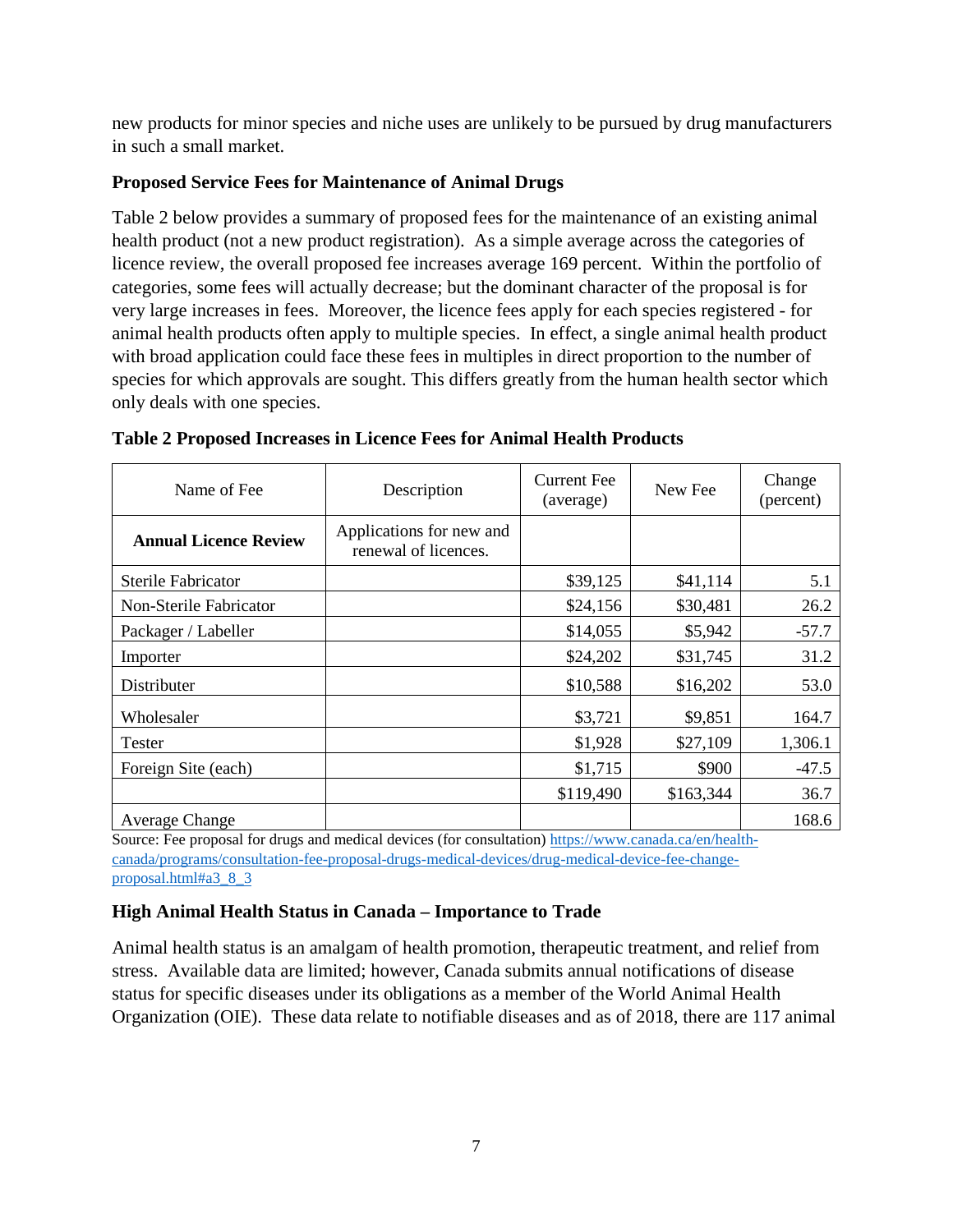diseases, infections and infestations recognized as notifiable by the OIE. Over 100 of these have been notified as absent in Canada.<sup>[3](#page-7-0)</sup>

Table 3 below provides a summary of diseases of livestock that Canada notified from 2003 to 2015. The data are confirmed cases of individual animals; as such, in the case of poultry diseases (such as avian influenza) the values appear quite high. What is evident from the table is that, while the great majority of livestock diseases are absent in Canada, a number of livestock diseases persist, with remedial or mitigating instruments required to treat animals. Other diseases appear suddenly, create a large number of cases, and then abate quickly with the existing control measures available. Still others generate a small number of positive cases, but trigger border closures by some countries, restricting export market access for Canada. One such example is Bovine Spongiform Encephalopathy (BSE) which impacted Canadian cattle in the mid-2000's. Another is Foot and Mouth Disease, which is notified as absent in Canada.

The data illustrate a diverse situation in which Canada needs its full set of health management tools working together to manage its complex animal health context – veterinary infrastructure, inspection resources, laboratories, vaccines, and pharmaceutical products. In several cases, the diseases listed are viral, or not acutely treated with veterinary drugs; however, the susceptibility to secondary infections is high and these can be treated with currently registered veterinary drugs.

Moreover, the data in Table 3 only relate to OIE notifiable diseases. Other production-limiting diseases can be far more economically damaging and are treated effectively with veterinary drugs. Enteric and respiratory infections in farm animals are common- such as coccidiosis in chicken and pneumonia in cattle, hogs and sheep. Veterinary drugs are the primary (or only) means of effective control for many of these diseases.

# **Costing Basis for Fee Increases?**

Health Canada indicates that "Health Canada's fees are determined based on the cost of providing service to industry." It goes on to say that "Irrespective of this, in developing its proposal Health Canada reviewed several international regulatory regimes, which charge fees for their therapeutic product regulatory activities."

The first statement suggests that the increase in fees is based on a costing model for Health Canada services. With a uniform increase of 500 percent across all new drug therapies for animals, it is difficult to believe that a costing formula would yield identical increases for each of the activities by Health Canada, nor such a round number for the fee increases. However, the second sentence quoted above denies that a costing model was used, or completely ignored; simply comparisons to other countries were the basis for the increases. Even here, the

 $\overline{\phantom{a}}$ 

<span id="page-7-0"></span><sup>&</sup>lt;sup>3</sup> See 2016 Semester 2 Notification

[http://www.oie.int/wahis\\_2/public/wahid.php/Reviewreport/semestrial/review?year=2016&semester=2&wild=0&co](http://www.oie.int/wahis_2/public/wahid.php/Reviewreport/semestrial/review?year=2016&semester=2&wild=0&country=CAN&this_country_code=CAN&detailed=1) [untry=CAN&this\\_country\\_code=CAN&detailed=1](http://www.oie.int/wahis_2/public/wahid.php/Reviewreport/semestrial/review?year=2016&semester=2&wild=0&country=CAN&this_country_code=CAN&detailed=1) Note that the link include diseases of terrestrial animals, poultry, birds, bees, fish, molluscs and amphibians, and include wildlife. Data compiled in Table 3 are for terrestrial livestock, including equine, and poultry. Excludes wildlife, camels. Excludes rabies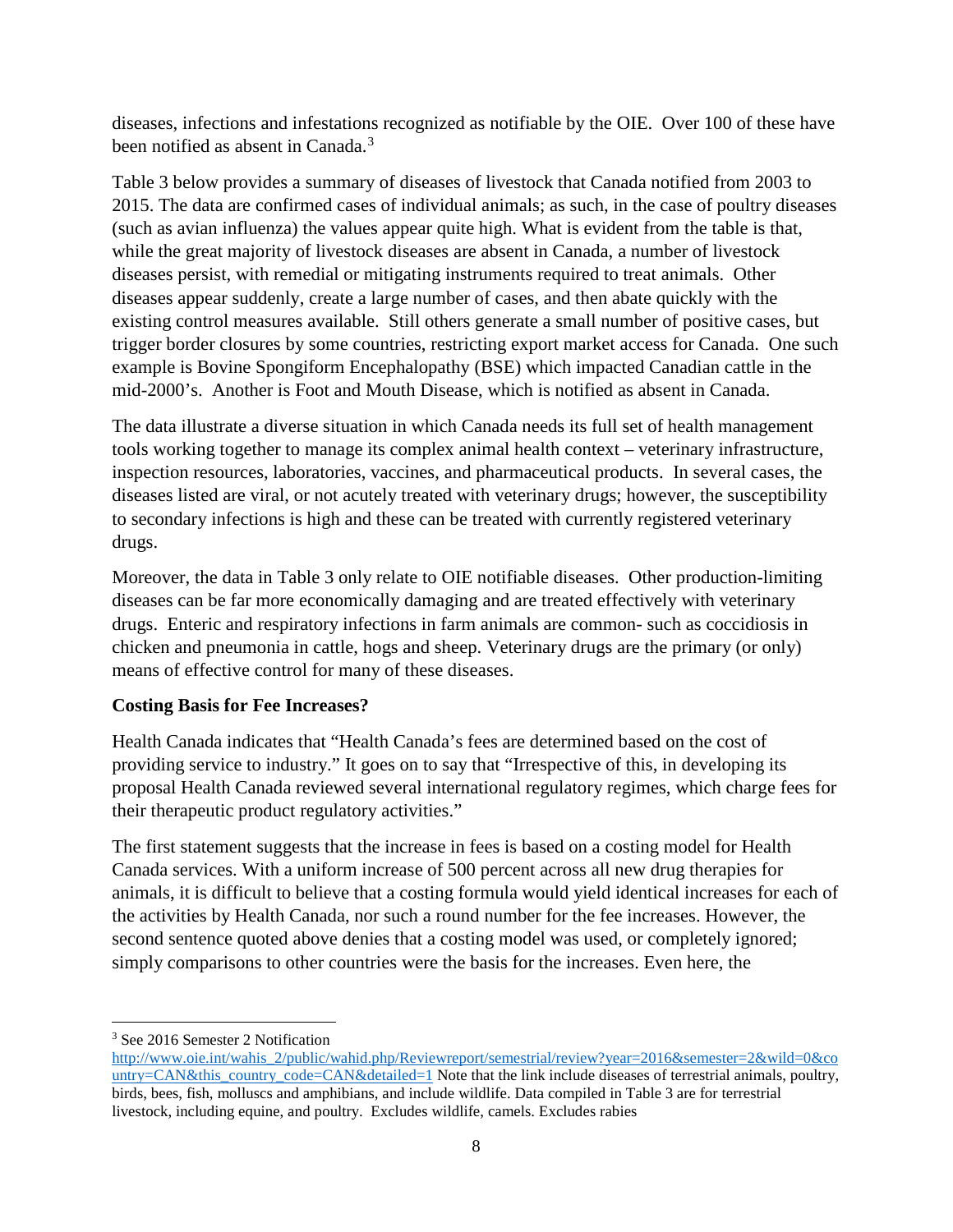|                                            | 2003           | 2004           | 2005 | 2006 | 2007 | 2008           | 2009           | 2010 | 2011           | 2012 | 2013 | 2014 | 2015         |
|--------------------------------------------|----------------|----------------|------|------|------|----------------|----------------|------|----------------|------|------|------|--------------|
| Anaplasmosis                               |                |                |      |      |      |                | 416            | 185  | 19             |      | 143  | 12   |              |
| Anthrax                                    | 22             | 9              | 37   | 953  | 158  | 1350           | 46             | 75   | 8              | 63   |      |      |              |
| Avian infectious<br>laryngotracheitis      |                |                |      |      | 4    |                |                |      |                | 10   |      |      |              |
| Avian chlamydiosis                         |                |                |      |      |      |                |                |      |                |      |      |      |              |
| Bluetongue                                 |                |                |      |      |      |                |                |      |                |      | 4    |      | 3            |
| <b>Bovine Leukosis</b>                     |                | 4              |      |      |      |                |                |      |                |      |      |      |              |
| <b>Bovine Spongiform</b><br>Encephalopathy | $\overline{c}$ | 1              |      | 5    | 3    | $\overline{4}$ |                |      | 1              |      |      |      | $\mathbf{1}$ |
| <b>Bovine Tuberculosis</b>                 | 3              | $\overline{7}$ |      | 27   |      | $\tau$         |                |      | $\overline{7}$ |      |      |      |              |
| <b>Brucellosis</b>                         |                |                |      |      |      |                |                |      |                |      |      |      |              |
| Cysticercosis                              |                |                | 10   |      |      |                | $\mathfrak{2}$ |      |                |      |      |      | $\mathbf{1}$ |
| Echinococcosis/hydatidosis                 |                |                |      |      |      |                |                |      |                |      |      |      |              |
| Equine encephalomyelitis                   |                |                |      |      |      | 17             | 13             | 11   |                |      |      | 29   | 9            |
| Equine Infectious Anemia                   | 58             | 69             | 121  | 53   | 64   | 18             | 78             | 23   | 8              | 130  | 113  | 68   | 74           |
| Fowl Cholera                               |                |                |      |      | 4    |                |                |      |                |      |      |      |              |
| Notifiable Avian Influenza                 |                | 53             |      |      | 540  |                | 1300           |      |                |      |      | 9094 | 11993        |
| Scrapie                                    | 12             |                | 4    | 6    | 3    | 19             | 10             | 31   | 8              | 52   | 233  | 93   | 7            |
| Trichinellosis                             |                |                |      |      |      |                |                |      |                |      |      |      |              |
| West Nile Fever                            |                |                |      |      | 255  |                | 8              |      |                | 50   | 59   | 21   | 20           |

#### **Table 3 Livestock Disease Cases Notified by Canada to the OIE**

Note: includes terrestrial livestock, poultry and equine. Excludes wildlife, camels. Excludes rabies

comparison with Australia clearly shows the proposed new Canadian fee structure lies well above that for Australia. What was missing in the comparisons was the market size differences between Canada and the EU, US, and even Australia, as already noted, along with the long term economic costs for the Canadian economy.

#### **Policy Congruence – or Incongruence**

Canada has aggressively pursued trade agreements predicated on competitive livestock industries that can successfully compete in domestic and export markets. Recent examples include the Comprehensive Economic and Trade Agreement (CETA) with the EU and the Comprehensive and Progressive Agreement for Trans-Pacific Partnership (CPTPP). Canada is also engaged in trade negotiations with India and is exploring the feasibility of freer trade discussions with China.

Under CETA, Canada obtained significant tariff-free access for beef and pork – approximately 50,000 tonnes of beef and 80,000 tonnes of pork – and allowed for tariff-free import of cheese from the EU, eventually up to almost 18,000 tonnes. As such, Canada positioned itself with the expectation that it can capitalize on increased pork and beef exports in competition with existing EU suppliers. Existing Canadian beef and pork exports to the EU are relatively small; cost competitiveness will be important to market penetration, with subsequent development of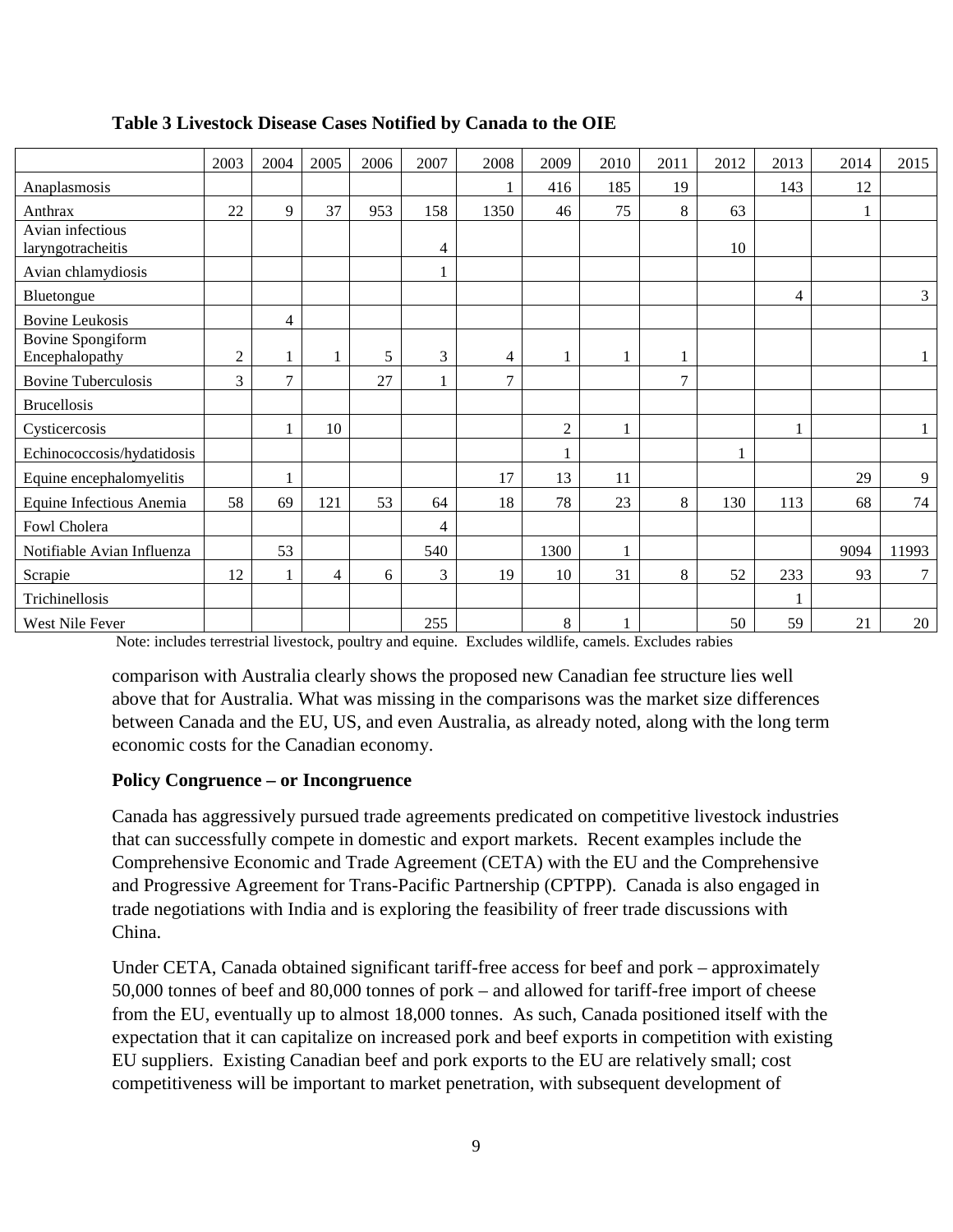Canadian brands in the EU. At the same time, increased imports of cheese from the EU will pressure cost competitiveness in the Canadian dairy industry.

Under CPTPP, Canada obtained enhanced access to the Japanese market for beef and pork. Japan is a premium market for meats, requiring the highest of product quality standards, with meticulous attention to animal health and sanitary/phytosanitary standards in countries originating Japanese imports, sometimes right down to the individual processor or farm level. Satisfying these exacting standards and making good on Canada's opportunity in Japan will require the complete suite of available tools to safeguard and promote animal health. At the same time, Canada agreed to phase-in exemption to its beef Tariff Rate Quota for CPTPP countries. This opening of market access to others will further pressure efficiencies and competitiveness in Canadian cattle and beef.

Finally, the red meat segments of livestock in Canada exist in a deeply integrated North American market in hogs/pork and cattle/beef that has developed over almost 30 years. Canada's high animal health status has been a crucial element of success in this environment. Canada is engaged in negotiations toward the renewal of the North American Free Trade Agreement (NAFTA) with its American and Mexican partners, at the request of the US. The outcome of this re-negotiation discussion is uncertain but could involve changes in access to the Canadian market for the US and Mexico, especially in dairy, poultry, and beef. With the outcome and legacy of NAFTA renegotiation still being determined, an important hedge against the uncertainty for Canada is further and ongoing competitiveness improvements in its livestock segments. Veterinary drugs and animal health products as instruments to maintain and improve competitiveness are fundamental to this.

What appears clear from the above is that Canada is continuing in its evolution toward more of an export focus in agri-food, and especially in red meats. This presents the opportunity for Canada to match its agricultural production capacity that greatly exceeds the domestic market with optimal export markets. At the same time, this evolution toward greater reliance on export markets presents increased risks due to disruptions in export market access from animal health events. Access to the full range of animal health management tools, and innovation of new animal health products, are a critical element of mitigating the risk of such market access disruptions.

Canada experienced export market disruption in the BSE crisis in the mid-2000's. Another illustration was developed by the OECD of the potential cost of an outbreak of Foot and Mouth Disease (FMD) on Canada<sup>[4](#page-9-0)</sup> (Junker et al, 2009). The prospective analysis considered the effect on major importing and exporting countries, and the costs/efficacy of alternative control measures – stamping out the outbreak through culling, regionalization of treatment, and vaccination, as well as combinations of these – and also considered the effect of trade restrictions while the outbreak was being brought under control. The results showed that the FMD outbreak

l

<span id="page-9-0"></span><sup>4</sup> Canada notifies FMD as absent; the purpose of the study was to illustrate the potential costs of livestock disease outbreaks and costs of control and disruption in export market access, using Canada as an example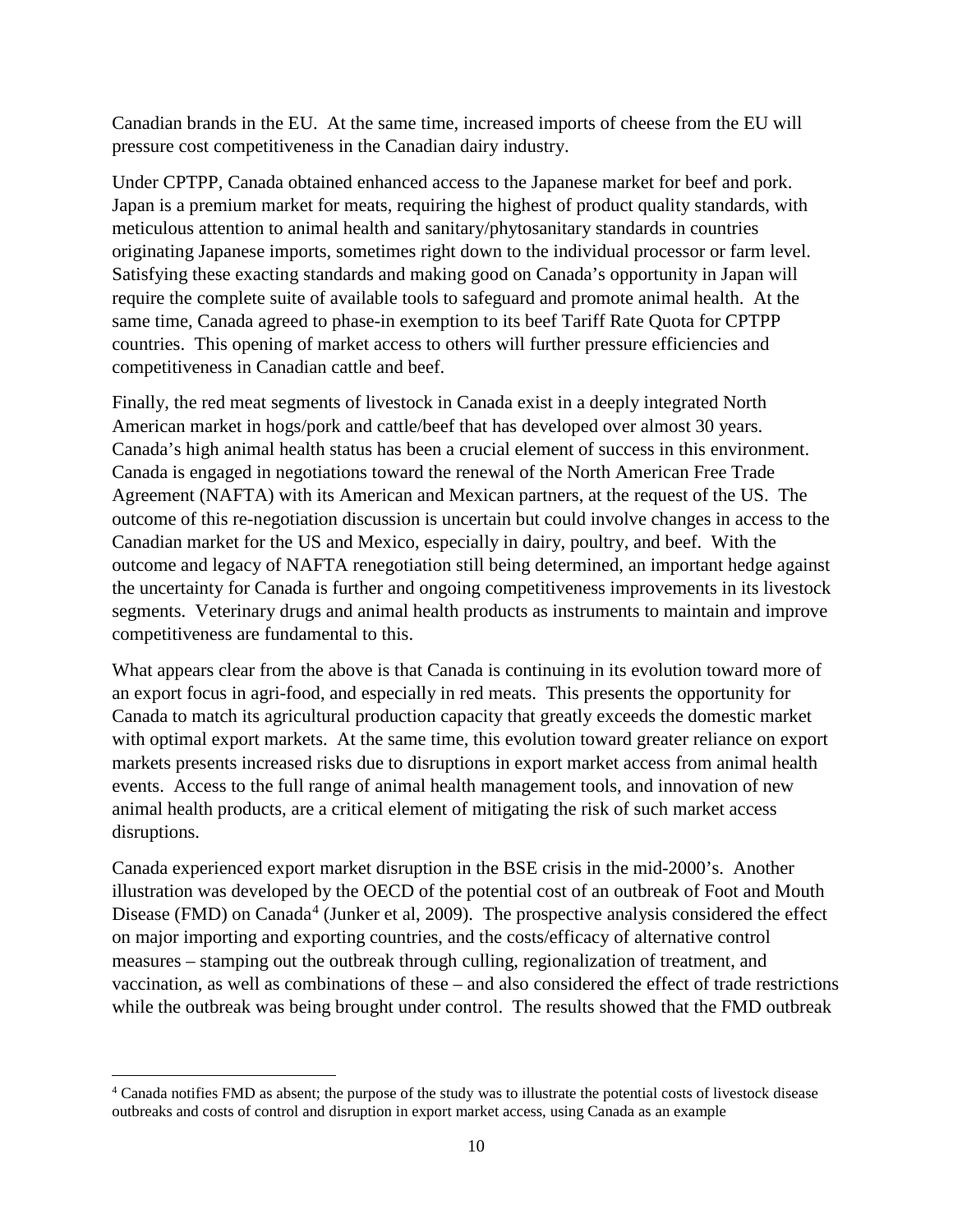would cost Canada between \$US 794 million and \$US 2 billion due to the trade effects, and that the costs of control could exceed \$US 200 million.

# **Companion Animals**

Access to current and affordable animal health products is a critical aspect of the health of companion animals; moreover, the costs of animal health treatment and maintenance influence individuals' economic access to companion animals. It is estimated that there are 7.6 million dogs and 8.8 million cats in Canada. Of these, 6.4 million dogs and 4.8 million cats are estimated to have at least annual visits to a veterinarian<sup>[5](#page-10-0)</sup>. It has been estimated that horses number over 9[6](#page-10-1)0,000 (2010)<sup>6</sup> in Canada when Statistics Canada estimates of livestock on farms are extended to include horses resident at riding stables and event centres. Many households, across economic and social strata, have cats and dogs as pets and are owners of horses or other animals for recreational, competitive, or personal therapeutic purposes.

Restricted access to animal health products – either due to lack of renewal of existing products, new products not submitted for registration, or products registered but with the increased costs of registration passed through to retail prices – end up limiting the access of Canadians to companion animals. Alternatively, impeded access to animal health products will induce pain and suffering to some companion animals, and increase the veterinary procedures required to address acute ailments that could otherwise have been prevented, mitigated or treated with veterinary drugs. It can be anticipated that the difficult decision of whether to euthanize suffering companion animals will become increasingly common as access to effective treatments is constrained.

# **Conclusion**

l

The fee increases proposed by Health Canada represent a significant blow to maintaining and expanding Canada's veterinary drugs at home and abroad. Access to up-to-date animal health products will become significantly more difficult because of the proposed fee increases. Annual renewals will decline, particularly for the minor animal species and niche uses, and requests for approvals for new therapeutics will decrease. This will leave Canada's animal-based industries in a less competitive position domestically and internationally, with these adverse effects increasing over time. It will also leave the many households with dogs and cats, and horse enthusiasts, with an increasingly difficult challenge of keeping their animals healthy and in good welfare.

Canada's farm animals and their products are critically important to the agri-food industry, representing nearly 40 percent of farm cash receipts, and over \$8 billion of exports of live animals and meats, not including prepared meats or products containing animal products. The industry is a major source of jobs, investment and potential export growth under recent and prospective trade agreements.

The Health Canada fee increases appear to be sharply contrary to Canada's international economic strategy. The excessive and immediate increases in fees ignore the impacts on

<span id="page-10-0"></span><sup>&</sup>lt;sup>5</sup> Estimates from survey conducted by Kynetec (2016) on behalf of the Canadian Animal Health Institute

<span id="page-10-1"></span><sup>6</sup> Study conducted by Strategic Equine, Inc., 2010